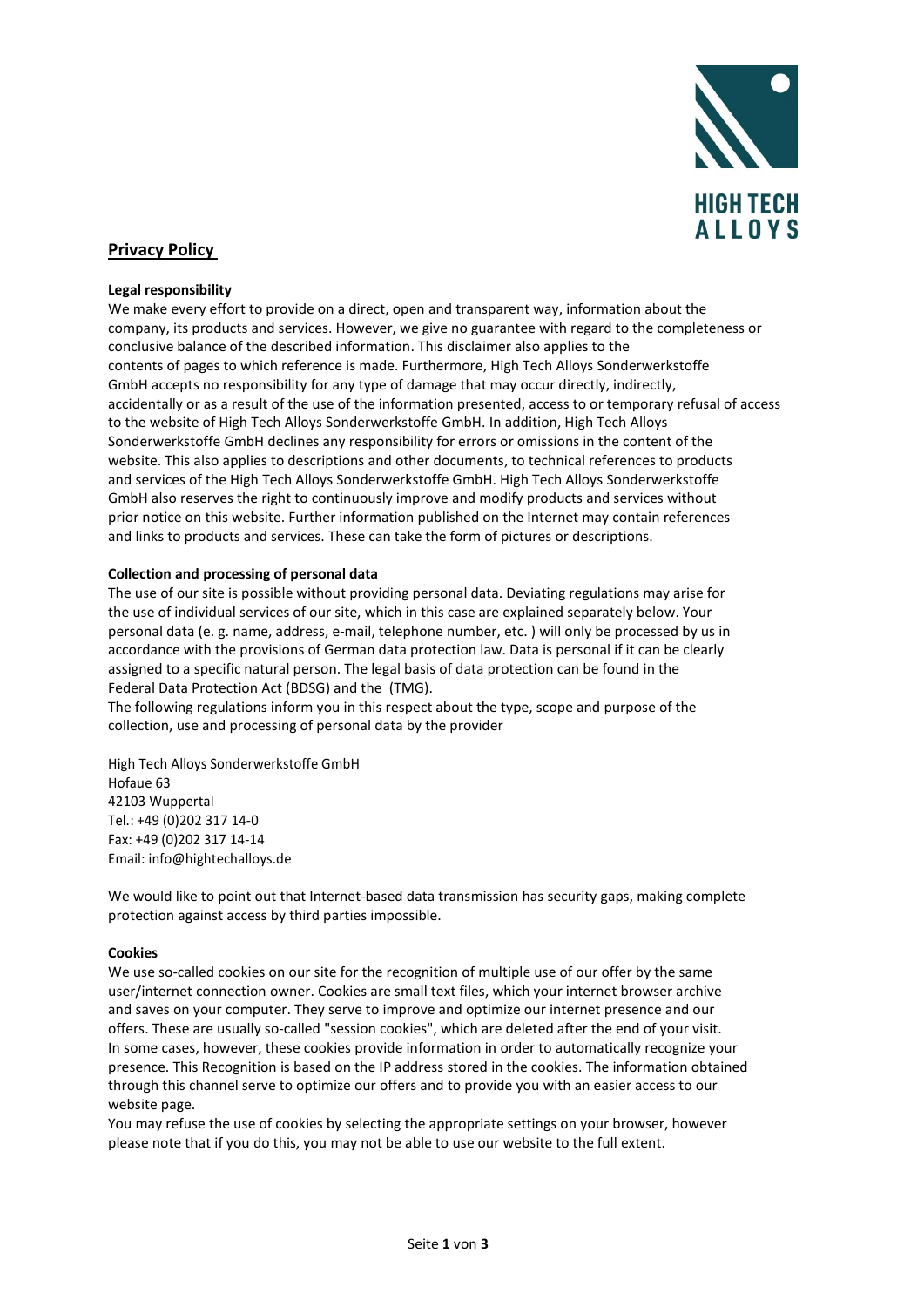

# Server data

For technical reasons, as well as due to our legitimate interest (see art. 6 par. 1 lit. f. GDPR), the following data amongst other things, are transmitted through your Internet browser to us or to our web space provider, and it englobes so-called server log files:

- Browser type and version
- · Operating system used
- Website from which you visit us (referrer URL)
- Website you are visiting
- · Date and time of your access
- Your Internet Protocol (IP) address.

These anonymous data will be stored separately from any personal data you may have provided to us and thus do not allow any conclusions to be drawn about a certain person. They may be evaluated for statistical purposes in order to optimize our website and our offers.

The server log files are stored for a maximum of 7 days and then deleted. The storage of the Data is provided for security reasons, e. g. in order to clarify cases of misuse. If reasons of proof or compelling legal reasons are revoked, they are excluded from deletion until the incident has been finally clarified.

### Contact opportunity

On our website we offer you the possibility to contact us by e-mail and/or via a contact form. Data processing is based on Article 6 par. 1 lit. f. (GDPR). In this case, the information provided by the user will be stored for the purpose of processing his contact. The data will not be passed on to third parties. A reconciliation of the data collected with other data that may have been collected by other components of our website does not take place either. The data will be deleted, as soon as they are no longer necessary for the purpose of their processing.

### Google AdWords with Conversion Tracking

Our website uses Google AdWords and conversion tracking. This is a service provided by Google Inc., 1600 Amphitheatre Parkway, Mountain View, CA 94043 (hereinafter: Google).

Through certification according to the EU-US Privacy Shield, Google guarantees that it will follow the EU's data protection regulations when processing data in the United States.

We use conversion tracking to provide targeted promotion of our site. The legal basis is Art. 6 Para. 1 lit. f (GDPR). Our legitimate interest lies in the analysis, optimization, and economic operation of our site. If you click on an ad placed by Google, the conversion tracking we use stores a cookie on your device. These so-called conversion cookies expire after 30 days and do not otherwise identify you personally. If the cookie is still valid and you visit a specific page of our website, both we and Google can evaluate that you clicked on one of our ads placed on Google and that you were then forwarded to our website.

The data collected in this way is in turn used by Google to provide us with an evaluation of visits to our website and what visitors do once there. In addition, we receive information about the number of users who clicked on our advertisement(s) as well as about the pages on our site that are subsequently visited. Neither we nor third parties who also use Google AdWords will be able to identify you from this conversion tracking.